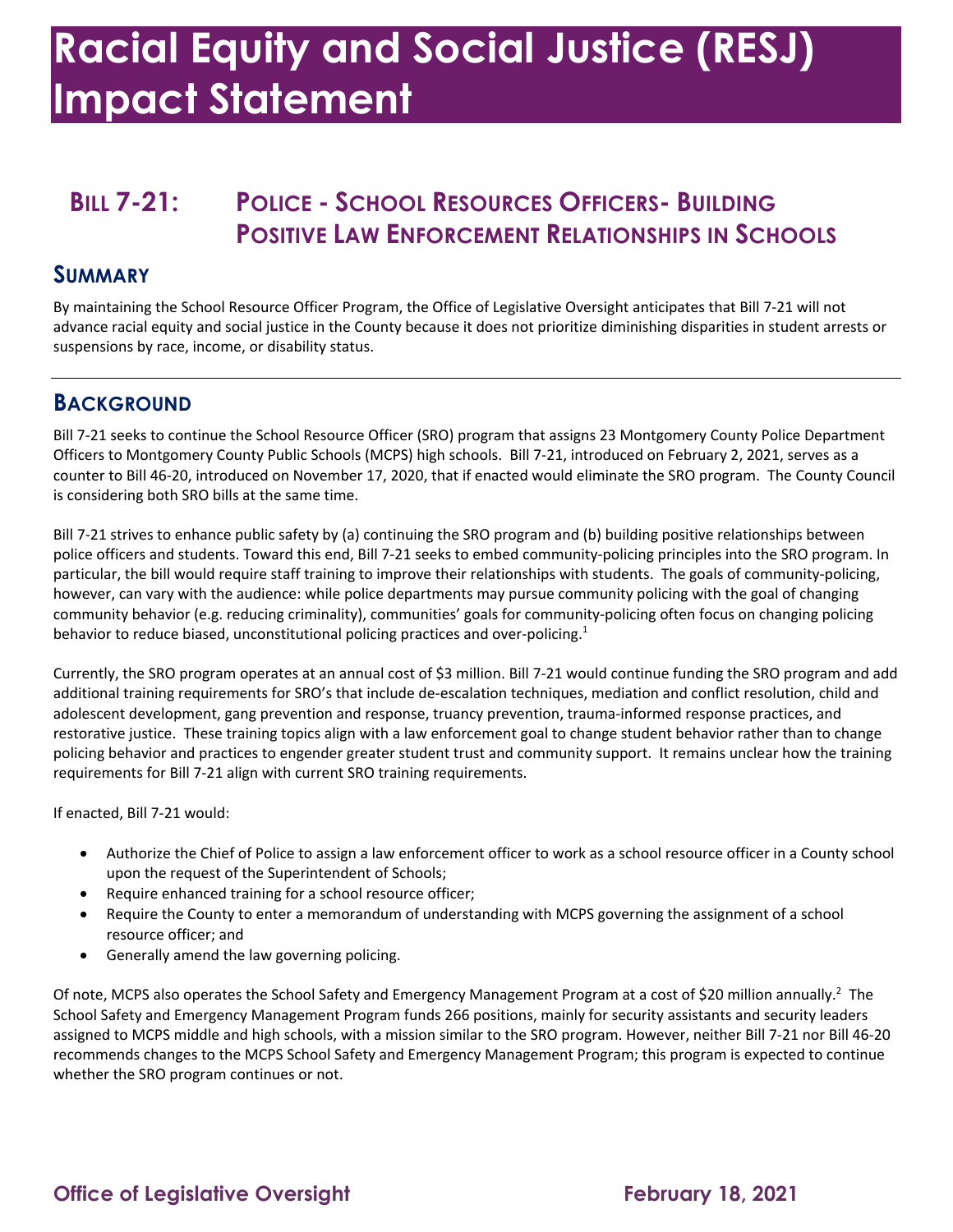As the Council considers the merits of continuing the SRO program, MCPS also continues its review of the SRO program. A MCPS task force was expected to offer recommendations to the Board of Education on whether the SRO program should continue in January. The task force, however, did not offer recommendations then and has been tasked by the Board to do so by May 2021. MCPS principals and representatives from the State's Attorney's Office have expressed support for the SRO program, while MCPS teachers, students, and alumni have voiced support to end the program. The Montgomery County Council of Parent Teacher Associations is still determining its position on SRO's.

As noted in the RESJ statement for Bill 46-20, there are two questions to consider regarding SRO programs:

- Do SRO programs advance safety for all students without unfairly targeting some student subgroups?
- Are SRO programs the best use of scarce resources for improving school climates and student outcomes?

 A review of the research suggests "no" responses to both questions. Further, prior research suggests that school-police partnerships, even those aligned with best practices, yield school discipline and arrest rates that disparately impact Black and Latinx students as well as students with disabilities.<sup>3</sup> More specifically:

- • Data compiled by the U.S. Government Accountability Office demonstrates national racial disparities in school arrests and law enforcement referrals. 4
- • A review of research by the U.S. Commission on Civil Rights finds that schools with SRO's have higher arrest rates, especially for non-serious offenses like disorderly conduct, than schools without SRO's.<sup>5</sup>
- • Researchers have shown that racial disparities in school discipline are driven by differential treatment and schooleffects more so than by student conduct.<sup>6</sup>
- • The Congressional Research Service and others have not found conclusive evidence that the presence of school-based fact, some researchers have found that Black students feel less safe in schools with police.<sup>8</sup> law enforcement has prevented school shootings or had a positive effect on students' perceptions of school safety.<sup>7</sup> In
- • Research studies have identified several effective approaches to improving student safety that include providing more funding for counselors, psychologists, and social workers;<sup>9</sup> positive behavioral interventions and supports;<sup>10</sup> and restorative justice,<sup>11</sup> social and emotional learning,<sup>12</sup> and empathetic discipline programs.<sup>13</sup>

#### **ANALYSIS OF DEMOGRAPHIC DATA**

 Disparities in school discipline by race and, to a lesser extent by ethnicity, characterize both MCPS's and MCPD's interactions with students. As noted in Tables 1 and 2, Black students accounted for 22% of MCPS enrollment in 2019 but 43% of suspensions and 45% of student arrests. Low-income students and students with disabilities were also over-represented among student suspensions; boys and students with disabilities were also over-represented among student arrests.

The disparities in school discipline by race, ethnicity, income, and special education status are not without consequence.<sup>14</sup> In the short-term, suspensions and arrests can undermine relationships between students and educators essential to school success. Missing instruction due to out-of-school suspensions and expulsions can set students on track for school failure and dropping out of school. In the long-term, school suspensions and arrests also increase students' risks for juvenile and adult criminal justice involvement. The increased risk for criminal justice involvement associated with being suspended, expelled or arrested in schools is referred to as the School-to-Prison Pipeline or the School-to-Prison Nexus.

 The over-representation of Black students, boys, low-income students and students with disabilities among suspended and representation of these students subgroups among suspended and arrested students. arrested students on MCPS campuses is consistent with state and national trends demonstrating the disproportionate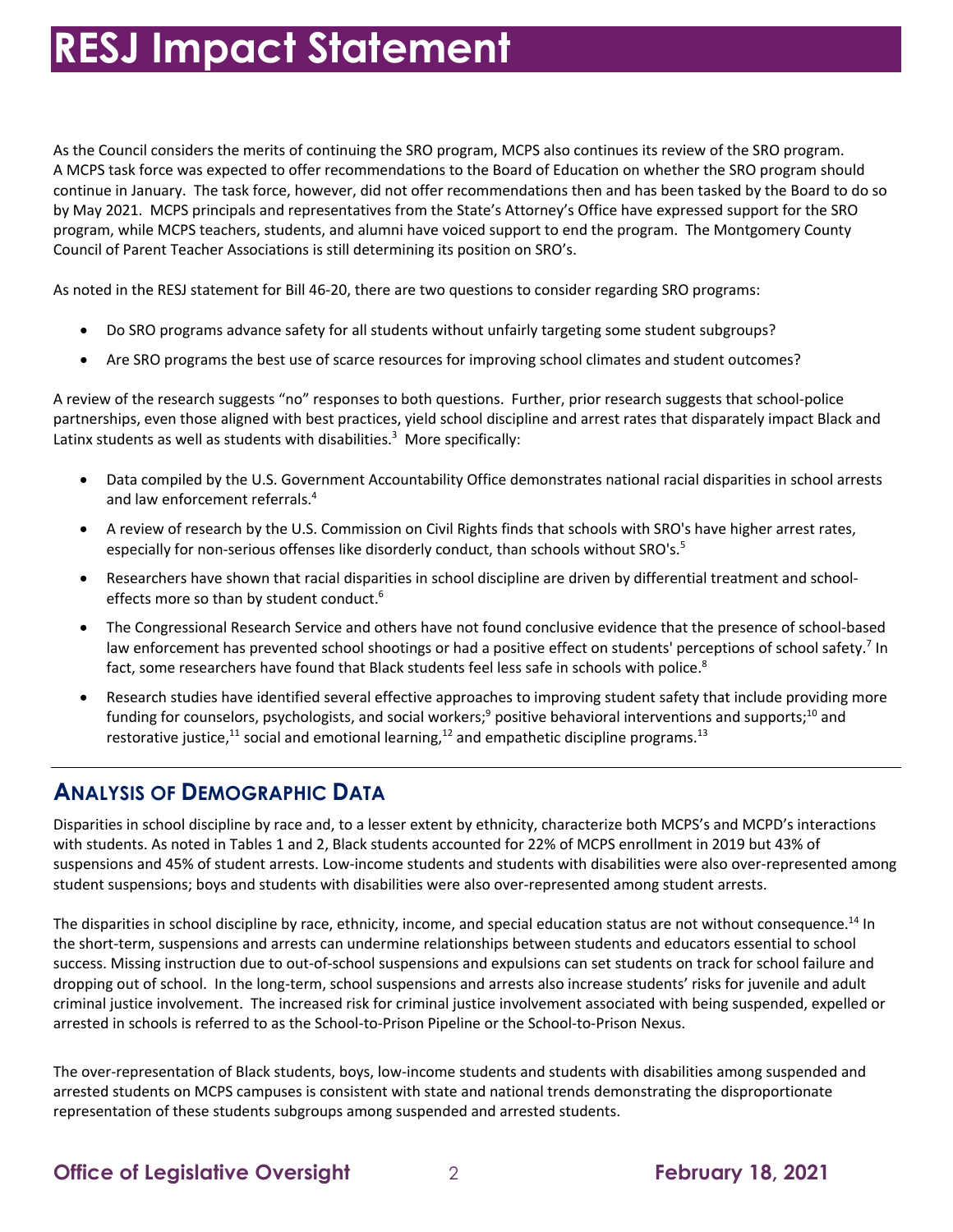|                              | <b>Student Enrollment</b><br>$(2018-19)$ | Out-of-School<br>Suspensions (2018-19) | <b>Difference</b> |  |  |
|------------------------------|------------------------------------------|----------------------------------------|-------------------|--|--|
| <b>Race and Ethnicity</b>    |                                          |                                        |                   |  |  |
| White/Asian/Other            | 47%                                      | 20%                                    | $-27%$            |  |  |
| <b>Black</b>                 | 22%                                      | 43%                                    | $+21%$            |  |  |
| Latinx                       | 32%                                      | 36%                                    | $+4%$             |  |  |
| <b>Other Characteristics</b> |                                          |                                        |                   |  |  |
| FARMS/Low-Income             | 36%                                      | 58%                                    | $+22%$            |  |  |
| <b>Special Education</b>     | 13%                                      | 26%                                    | $+13%$            |  |  |
| <b>Total Number</b>          | 164,679                                  | 2,630                                  |                   |  |  |

#### **Table 1: MCPS Enrollment and Out-of-School Suspensions by Race, Ethnicity, Income and Special Education**

Sources: OLO analysis of Montgomery County Public Schools Data

|                              | <b>Student Enrollment</b><br>$(2018-19)$ | <b>School Arrest</b><br>$(2018-19)$ | <b>Difference</b> |  |  |
|------------------------------|------------------------------------------|-------------------------------------|-------------------|--|--|
| <b>Race and Ethnicity</b>    |                                          |                                     |                   |  |  |
| Asian                        | 14%                                      | $\ast$                              | n/a               |  |  |
| <b>Black</b>                 | 22%                                      | 45%                                 | $+23%$            |  |  |
| Latinx                       | 32%                                      | 34%                                 | $+2%$             |  |  |
| White                        | 28%                                      | 20%                                 | -8%               |  |  |
| Two+/Other                   | 7%                                       | n/a                                 | n/a               |  |  |
| <b>Other Characteristics</b> |                                          |                                     |                   |  |  |
| Male                         | 52%                                      | 82%                                 | $+30%$            |  |  |
| <b>Special Education</b>     | 13%                                      | 25%                                 | $+12%$            |  |  |
| <b>Total Number</b>          | 164,679                                  | 163                                 |                   |  |  |

Note: \* Less than 10 arrests. Source: OLO analysis of MCPS and Maryland Public Schools Arrest Data

 So what accounts for the over-representation of these student subgroups and Black students in particular among students sanctioned in schools? Researchers have identified and studied three potential explanations:

- student subgroups (e.g. Black students demonstrate higher rates of misconduct).<sup>15</sup> • **Differences in student behaviors:** Disparities in school discipline reflect differences in student behavior among different
- **Between-school sorting:** Schools enrolling higher concentrations of Black and low-income students employ stricter disciplinary practices than schools with lower concentrations of such students.<sup>16</sup>
- **Differences in treatment and support for students with similar behaviors:** For example school-based staffs treat Black and other student subgroups over-represented in school discipline statistics more harshly than student subgroups under-represented among sanctioned [students.17](https://students.17)

 While there are examples of studies that support each of these explanations, the consensus among most researchers is that differences in treatment and support for students with similar behaviors and between-school sorting are stronger drivers of disparities in school discipline than differences in student conduct by race, ethnicity, or income. For example:

 • Skiba and Williams find that there is almost no support in the research literature that disparities in school discipline by race or ethnicity arise due to differences in behavior. Relying on multivariate statistics, they find that race and ethnicity remain strong predictors of suspensions and expulsions even after for controlling for the severity of student behavior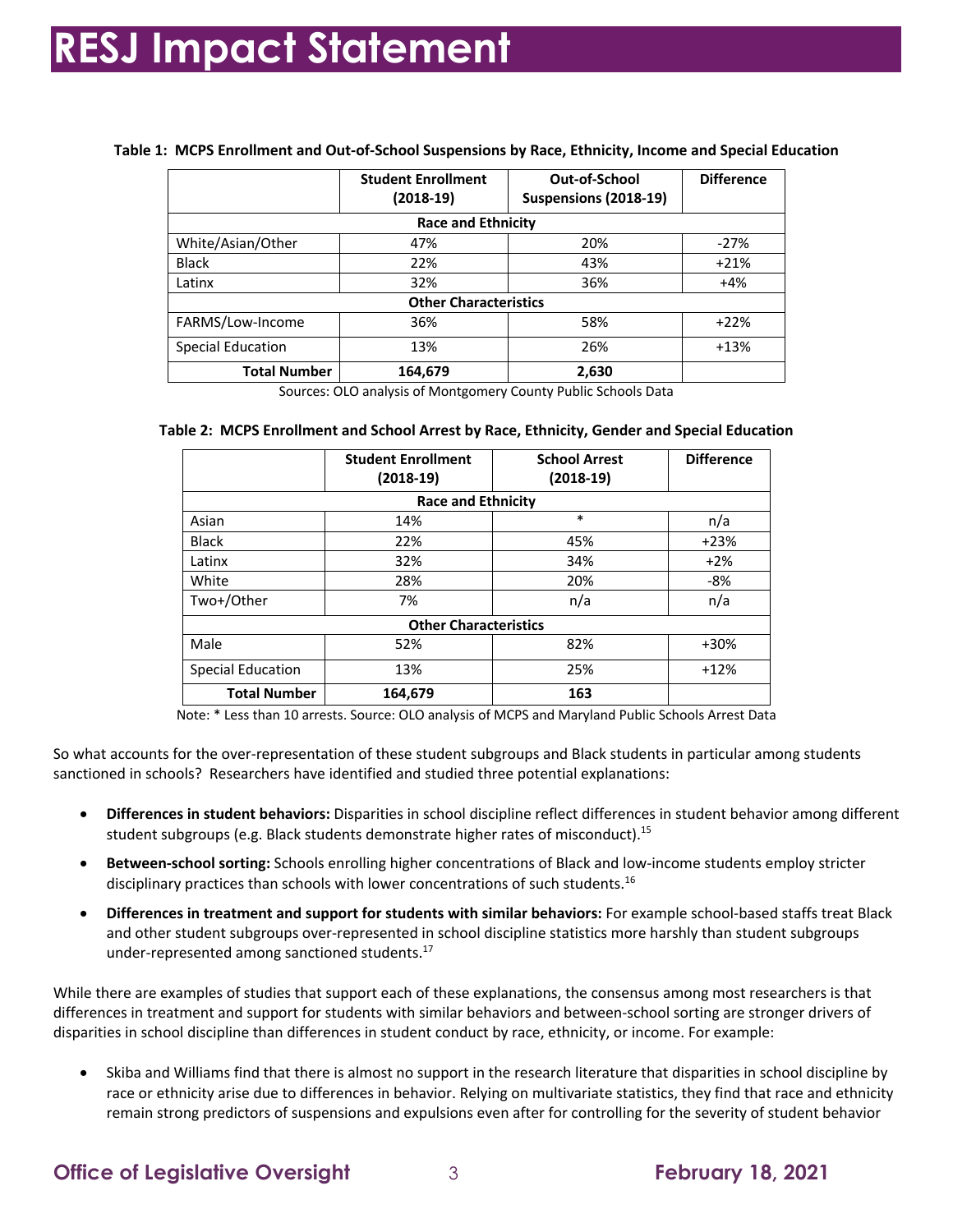and teachers' ratings of student behavior. They conclude, "(t)here is simply no good evidence that racial differences in discipline are due to differences in rates or types of misbehavior by students of different races."<sup>18</sup>

- • Ramey finds that minority-majority schools or schools serving a combination of students of color and low-income students were more likely to use exclusionary discipline tactics while schools serving predominantly low-income White students were more likely to encourage parents to seek behavioral (e.g. ADHD) diagnoses for their children in order to qualify for special education services.<sup>19</sup>
- • Owens and McLanahan find in their analysis of the Fragile Families and Child Well Being Study that differential suspensions among elementary students, while between-school sorting and differences in student behavior account for 21 percent and 9 percent of the gap respectively.<sup>20</sup> treatment and support by race for students with common needs accounted for 46 percent of the Black/White gap in

 Tables 3 and 4 show that out-of-school suspensions in MCPS have increased by five percent since 2016-17, while student arrests have declined by 46 percent since 2015-16. This compares to a two percent increase in student enrollment since 2016- 17, so the decline in student arrests is especially significant. However, disparities in discipline and arrests persist by race, gender, income, and disability status for arrest groups. For example, Black students accounted for 40 percent of arrests in schools in 2015-16 compared to 45 percent of such arrests in 2018-19.

|                              | 2016-17 | 2017-18 | 2018-19 | % Change |  |  |
|------------------------------|---------|---------|---------|----------|--|--|
| <b>Total Suspensions</b>     | 2,515   | 2,507   | 2,630   | $+5%$    |  |  |
| <b>Race and Ethnicity</b>    |         |         |         |          |  |  |
| White/Asian/Other            | 528     | 488     | 535     | $+1%$    |  |  |
| <b>Black</b>                 | 1,120   | 1,154   | 1,143   | $+2%$    |  |  |
| Latinx                       | 867     | 865     | 952     | $+10%$   |  |  |
| <b>Other Characteristics</b> |         |         |         |          |  |  |
| FARMS/Low-Income             | 1,562   | 1,449   | 1,516   | $-3%$    |  |  |
| <b>Special Education</b>     | 651     | 622     | 692     | $+6%$    |  |  |

#### **Table 3: Trend Data on Out-of-School Suspensions by Race, Ethnicity, Income and Special Education**

Sources: OLO analysis of Montgomery County Public Schools Data

#### **Table 4: Trend Data on School Arrests by Type, Race, Ethnicity, Gender and Special Education**

|                              | 2015-16 | 2016-17 | 2017-18 | 2018-19 | %Change |  |
|------------------------------|---------|---------|---------|---------|---------|--|
| <b>Total Arrests</b>         | 304     | 349     | 226     | 163     | $-46%$  |  |
| <b>SRO Arrests</b>           | 163     | 188     | 151     | 120     | $-26%$  |  |
| <b>Race and Ethnicity</b>    |         |         |         |         |         |  |
| Asian                        | 12      | 12      | $\ast$  | $\ast$  |         |  |
| <b>Black</b>                 | 121     | 144     | 137     | 73      | $-40%$  |  |
| Latinx                       | 98      | 111     | 55      | 55      | $-44%$  |  |
| White                        | 61      | $\ast$  | 16      | 32      | $-48%$  |  |
| Two+/Other                   | 12      | 19      | 12      | n/a     |         |  |
| <b>Other Characteristics</b> |         |         |         |         |         |  |
| Male                         | 243     | 266     | 180     | 133     | $-45%$  |  |
| Female                       | 61      | 63      | 46      | 30      | $-51%$  |  |
| Not Special Education        | 251     | 261     | 181     | 122     | $-48%$  |  |
| <b>Special Education</b>     | 53      | 88      | 45      | 41      | $-23%$  |  |

Note: \* Less than 10 arrests. Source: Maryland Public Schools Arrest Data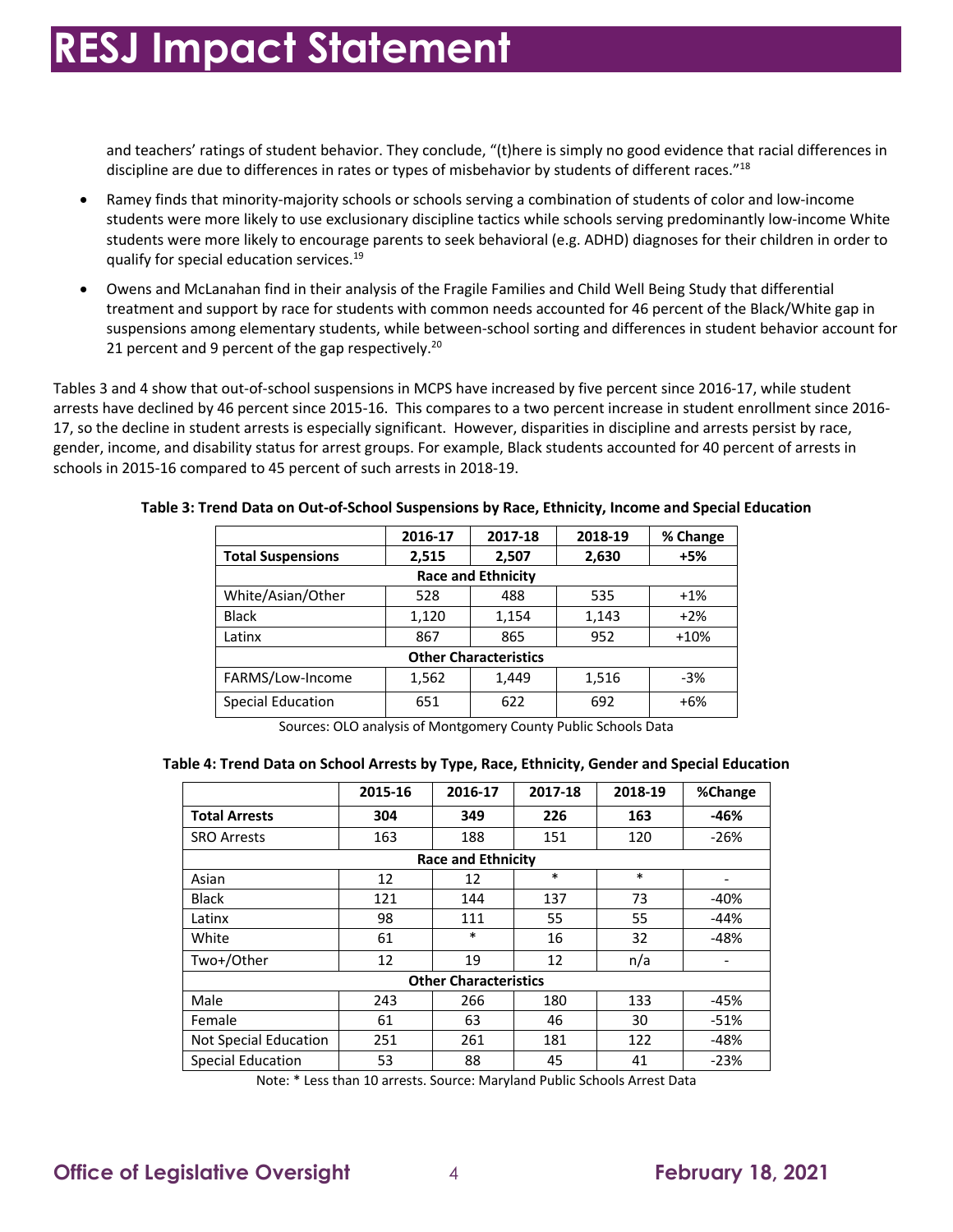Table 5 shows the significant overlap between student arrests and suspensions over time. In 2018-19, nearly 9 in 10 students arrested were also suspended compared to 8 in 10 students in 2015-16. Thus the vast majority of students arrested in schools are doubly punished by MCPD and MCPS. Possession of controlled substances, assaults and threats against students, possession of other weapons (not firearms), thefts, and disorderly conduct comprised 60 to 85 percent of arrests between 2015-16 and 2018-19. A third of students arrested were also suspended from MCPS for 10 or more days during this time frame.

|                                           | 2015-16 | 2016-17 | 2017-18 | 2018-19 |  |  |
|-------------------------------------------|---------|---------|---------|---------|--|--|
| <b>Total Arrests</b>                      | 304     | 349     | 226     | 163     |  |  |
| Arrests with Suspensions                  | 237     | 278     | 190     | 144     |  |  |
| Arrests with 10 Day + Suspensions         | 91      | 91      | 85      | 61      |  |  |
| <b>Arresting Offense</b>                  |         |         |         |         |  |  |
| <b>CDS Possession</b>                     | 102     | 123     | 40      | 48      |  |  |
| Assault, Attack or Threat Against Student | 54      | 73      | 66      | 31      |  |  |
| Other Weapon (not Firearm)                | $\ast$  | 55      | 49      | 27      |  |  |
| Theft                                     | 14      | 26      | 17      | $\ast$  |  |  |
| Disruption, Disorderly Conduct            | 18      | 14      | 18      | $\ast$  |  |  |

**Table 5: Trend Data on School Arrests by Suspensions and Arresting Offense** 

Note: \* Less than 10 arrests. Source: Maryland Public Schools Arrest Data

 half (49 percent) of all student arrests between 2016-17 and 2018-19: Finally, an analysis of student arrest data finds that five of MCPS' 25 comprehensive high school campuses accounted for nearly

- Bethesda-Chevy Chase High School (72 arrests),
- Watkins Mill High School (62 arrests),
- Northwest High School (48 arrests),
- Paint Branch High School (42 arrests), and
- Clarksburg High School (39 arrests).

## **ANTICIPATED RESJ IMPACTS**

 If differences in student behavior or need by race were the primary drivers of racial disparities in school discipline and arrest rates in MCPS, then continuing the SRO program with strengthened training requirements focused on de-escalation, trauma- informed practices, and the like might be effective at reducing racial disparities in school discipline and arrests. But there is no evidence that student behavior or need determine racial disparities in school discipline or arrests in the County.

 explain most of the racial disparities in suspensions and student arrests evident across public school systems. If differential treatment and support are the drivers of racial disparities in student arrests and out-of-school suspensions for MCPS (e.g. Black children are treated more harshly than others with similar behaviors and needs), continuing the SRO program as is would not improve racial equity and social justice within the County. Research instead suggests that differences in treatment and support for students by race (i.e. implicit bias and discrimination)

## **METHODOLOGIES, ASSUMPTIONS, AND UNCERTAINTIES**

 This RESJ impact statement and analysis relies on several sources of information, including Maryland Public Schools Arrest Data<sup>21</sup> and MCPS at a [Glance.](https://Glance.22)<sup>22</sup> Additionally, OLO relied on the following sources for background information:

• School Resource Officers in Schools, A Report to the Board of Education of Howard County, September 2020;<sup>23</sup>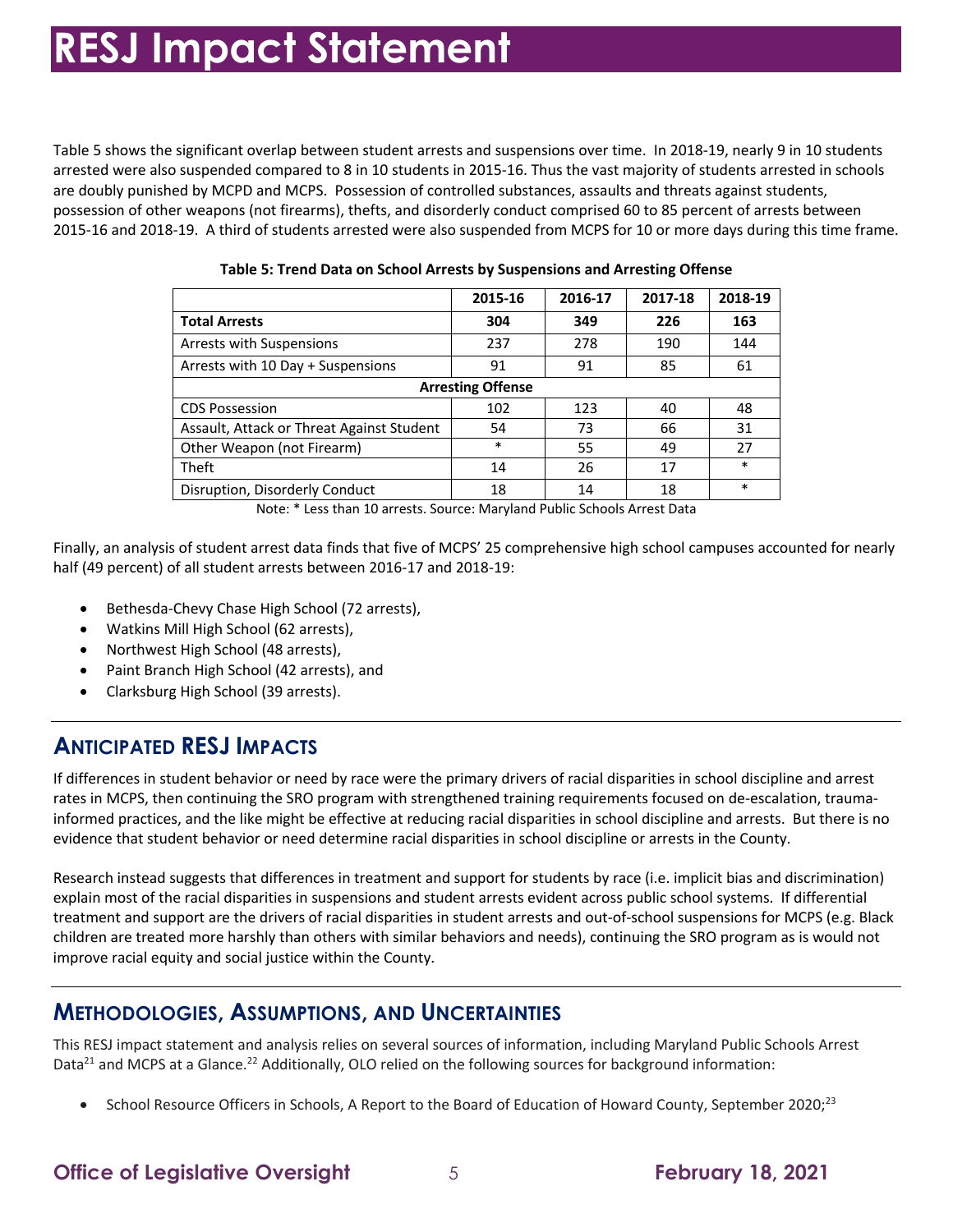- • Maryland Equity Project, When Law Enforcement Meets School Discipline: School-Related Arrests in Maryland 2015-  $16;^{24}$  and
- Education Civil Rights Alliance and American Federation of Teachers, Police in Schools: A Background [Paper.](https://Paper.25)<sup>25</sup>

 OLO recognizes that Bill 7-21 may generate effects beyond impacting rates of student arrests or school discipline actions. Bill 7- 21 may impact police personnel, school administrators and staff, students, and school communities at large. Over and above what has been stated, OLO cannot predict whether these additional potential impacts will disparately impact persons of color and/or low-income residents.

## **RECOMMENDED AMENDMENTS**

 The County's Racial Equity and Social Justice Act requires OLO to consider whether recommended amendments to bills aimed at narrowing racial and social inequalities are warranted in developing RESJ impact statements.<sup>26</sup> As noted, the SRO program's mission is to enhance the safety and security of the learning environment for students and staff. The SRO program, however, may have an unintended impact of reducing the safety and security of Black, low-income, and male students, and of students with disabilities, by criminalizing behaviors and actions that at best warrant a response from the MCPS Code of Conduct.

 Researchers have identified several best practices for improving school safety that can meet the needs of all students, especially those harmed by current disparities in school discipline. These practices include:

- More funding for counselors, psychologists, and social workers;<sup>27</sup>
- **•** Expanding positive behavioral interventions and supports;<sup>28</sup>
- Expanding restorative justice,<sup>29</sup> social and emotional learning,<sup>30</sup> and empathetic discipline programs.<sup>31</sup>

 Research findings on the differential treatment and between-school effects as the primary drivers of racial disparities in school discipline suggest that policies and practices aimed at eliminating implicit bias and promoting school integration could also be effective at improving discipline equity in the County. Toward this end, Bill 7-21 could be amended to require:

- • Training for SRO's and school administrators on implicit and explicit bias to counter the potential differential treatment of Black, Latinx, and low-income students and students with disabilities in the school discipline process.
- • The SRO program to partner with MCPS to develop and implement a racial equity and social justice action plan aimed at reducing disparities in student discipline and arrests as part of its memorandum of understanding requirements.
- • MCPD and the Board of Education to provide additional resources and supports to the schools with the highest suspension and student arrest rates to enable them to adopt best practices aimed at reducing disparities and criminal sanctions for fairly minor infractions (e.g. disorderly conduct, fighting).

 As noted in the RESJ statement for Bill 46-20, OLO's School-to-Prison Pipeline report also offers a number of observations for aligning County practices to best practices for reducing the School-to-Prison Pipeline. These observations could be considered as recommended amendments for Bill 7-21 to prioritize reducing inequities and disparities in student arrests and sanctions. A summary of these observations follows.

 *Opportunities to Align Local Law Enforcement and Juvenile Justice Agencies Practices with Best Practices* 

- Engage with community stakeholders to annually review data and evaluate the SRO program
- aimed at stemming the School-to-Prison Pipeline and supporting program improvements • Improve data systems to track the experiences of youth across agencies to evaluate the efficacy of current programs

## **Office of Legislative Oversight**  $\qquad \qquad 6$  **February 18, 2021**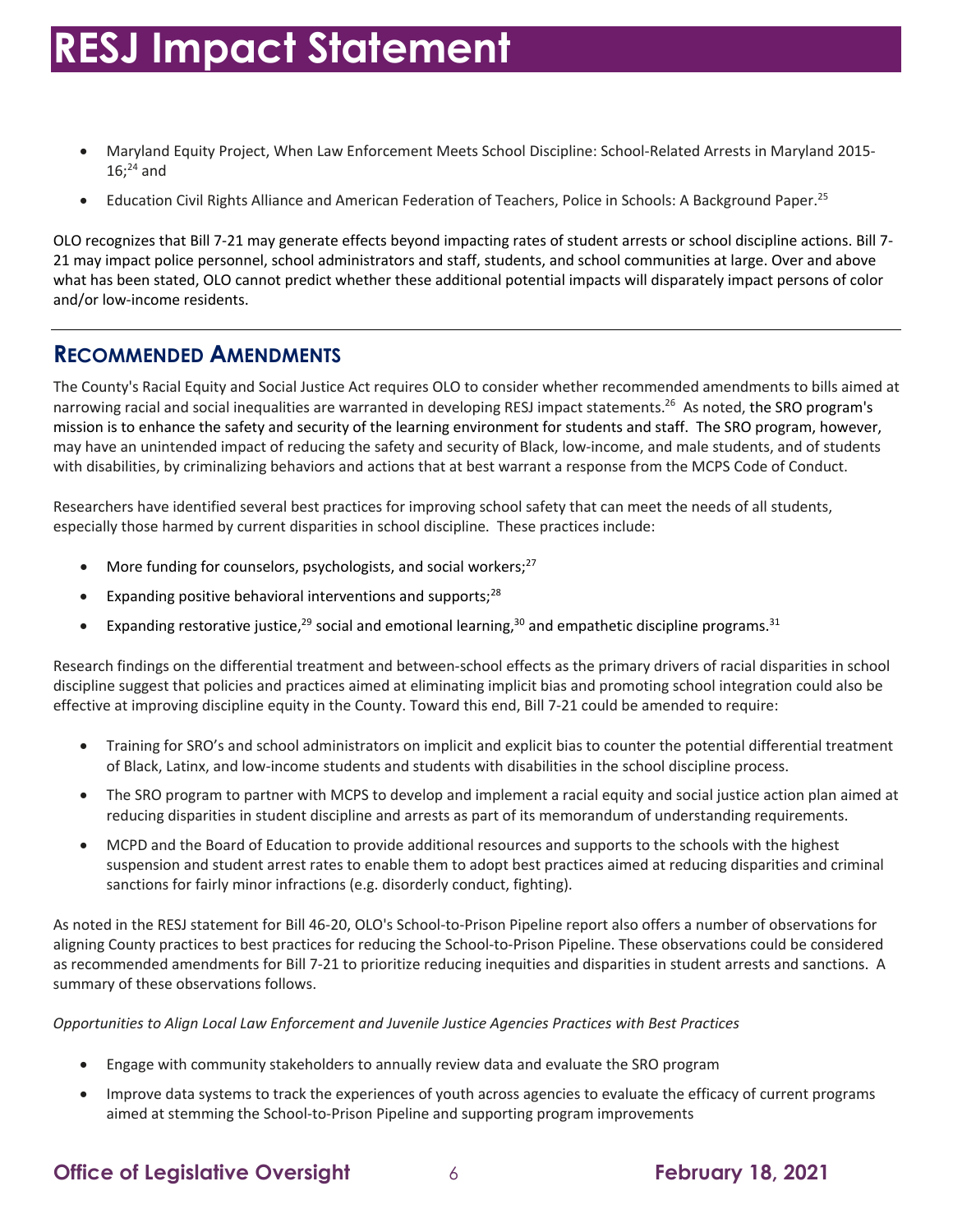- • Regularly review SRO arrest and juvenile court data to develop action plans to reduce referrals for minor offenses if warranted
- Consistently use school-based data and risk assessments to guide diversion decision-making

 *Opportunities to Align Montgomery County Public Schools Practices with Best Practices* 

- Develop a district-wide school climate plan that identifies needs and resources and monitors results
- Use early warning indicators to identify students in need of supports district-wide
- Assess students behavioral health and related needs and the districts' capacity to meet those needs
- • Engage in a collaborative process with community stakeholders to annually review data and the implementation of the Code of Conduct and the SRO Program with MCPD

 Finally, OLO Report 2016-6 offered recommendations for action from Community Stakeholders that can also be considered as recommended amendments for Bill 7-21. A summary of opportunities community members identified for improving local approaches to reversing the School-to-Prison pipeline follows:

- Deliver more services to address root causes
- Require schools to respond to challenging behaviors therapeutically
- Increase parent and youth awareness of rights and available services
- Enhance youth's long-term relationships with adults
- Improve coordination and data sharing among agencies and organizations
- Expand diversion opportunities for low-income youth
- Make schools engaging for high-risk youth
- Increase job and income-generating opportunities for high-risk youth

#### **CAVEATS**

 Two caveats to this racial equity and social justice impact statement should be noted. First, predicting the impact of legislation on racial equity and social justice is a challenging, analytical endeavor due to data limitations, uncertainty, and other factors. Second, this RESJ statement is intended to inform the legislative process rather than determine whether the Council should enact legislation. Thus, any conclusion made in this statement does not represent OLO's endorsement of, or objection to, the bill under consideration.

#### **CONTRIBUTIONS**

OLO staffer Elaine Bonner-Tompkins drafted this RESJ statement.

 $^1$  Elaine Bonner-Tompkins and Natalia Carrizosa, Local Policing Data and Best Practices, OLO Report 2020-9, July 21, 2020 https://www.montgomerycountymd.gov/OLO/Resources/Files/2020%20Reports/OLOReport2020-9.pdf

https://www.montgomerycountymd.gov/OLO/Resources/Files/2020%20Reports/OLOReport2020-9.pdf<br><sup>2</sup> OLO estimate of Department of System-wide Safety and Emergency Budget based on FY22 MCPS Operating Budget and FY17 MCPS Program Budget of \$16 million for School Security Program.

<sup>&</sup>lt;sup>3</sup> Elaine Bonner-Tompkins, Leslie Rubin, and Kristen Latham, The School to Prison Pipeline in Montgomery County, OLO Report 2016-6, March 1, 2016